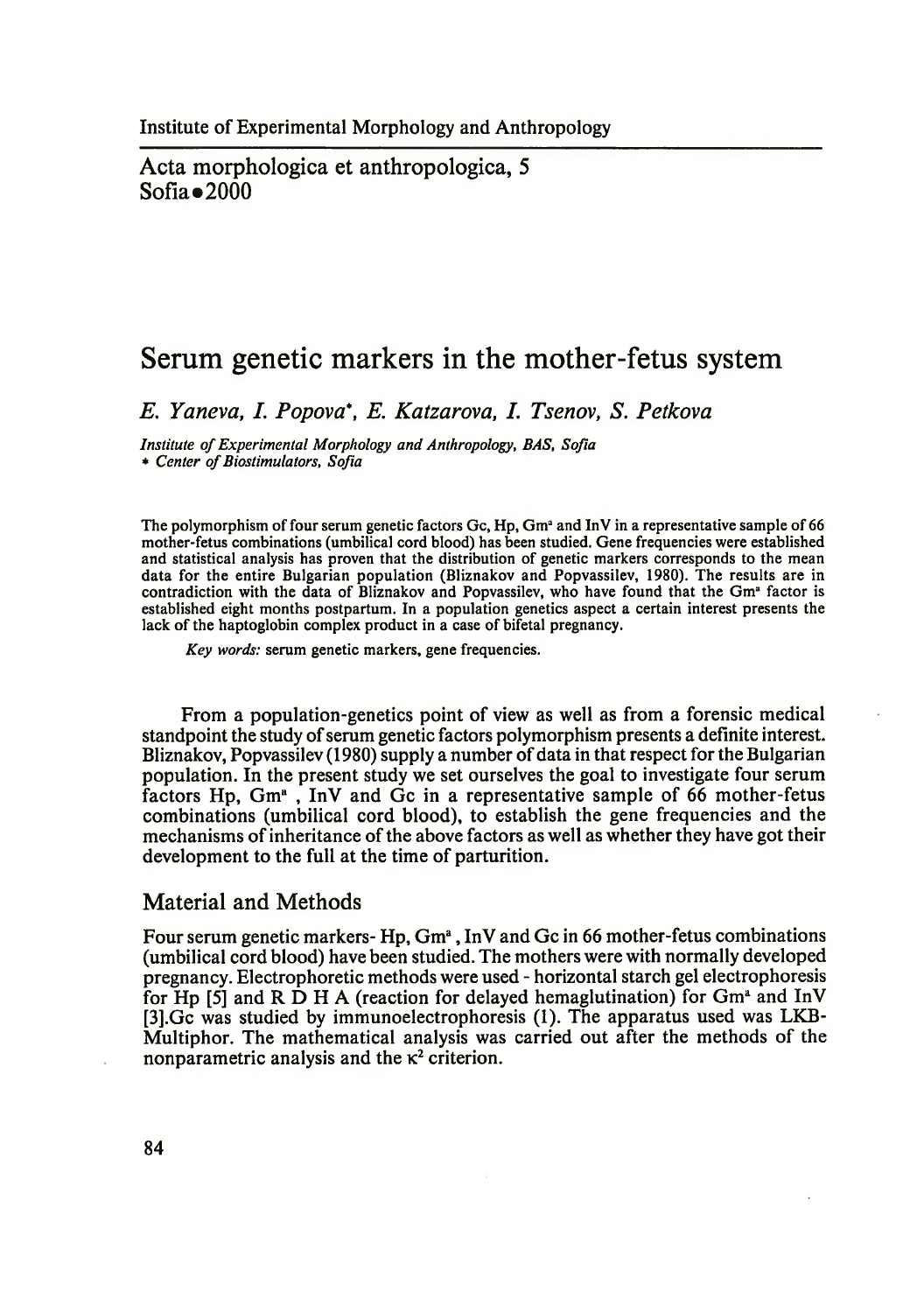## Results and Discussion

The figure values concerning the distribution of the four serum factors  $Gc$ ,  $Hp$ ,  $Gm<sup>a</sup>$ and InV are presented in Table 1. Conditions for the application of the Hardy-Weinberg postulate were created by dividing the experimental material into two presumptive populations - maternal and infant ones which were compared with one another and both individually with literature data on the whole Bulgarian  $population(1)$ . It is seen from the tables that regarding the polymorphic dispersion of the factors studied the experimental groups differ both among themselves and also from the available evidence about the gene frequencies in the Bulgarian population. The differences, however, are not statistically significant and are therefore the result of the selection and volume of the experimental material.

The distinctly differentiated subtypes of the markers under study allow us to reject the Bliznakov and Popvassilev assertion according to whom the  $\bar{G}m$ <sup> $a$ </sup> types are only developed eight months post partum. Our finding is that all factors under study

| Umbil. cord |     |           | Observed and expected number                             |                         |                                     |                                                |            |                        |                                                  |           |                                                  |             |  |  |
|-------------|-----|-----------|----------------------------------------------------------|-------------------------|-------------------------------------|------------------------------------------------|------------|------------------------|--------------------------------------------------|-----------|--------------------------------------------------|-------------|--|--|
|             |     |           | Gc                                                       |                         |                                     | Hp                                             |            |                        | Gm                                               |           | <b>InV</b>                                       |             |  |  |
| Mother      |     |           | $1 - 1$                                                  | $2 - 1$                 | $2 - 2$                             | $1 - 1$                                        | $2 - 1$    | $2 - 2$                | $\ddot{}$                                        |           | $\ddot{}$                                        |             |  |  |
|             | Gc  | $1 - 1$   | 24                                                       | 10                      | *                                   |                                                |            |                        |                                                  |           |                                                  |             |  |  |
|             |     |           | 22,86                                                    | 9,69                    | *                                   | $Hp' = 0.3638$                                 |            |                        | $Ge1=0,7266$                                     |           |                                                  |             |  |  |
|             |     | $2 - 1$   | ब्र<br>9,69                                              | $\overline{15}$<br>13,8 | $\overline{\boldsymbol{3}}$<br>4,11 | $\text{Hp}^2 = 0.6362$                         |            |                        |                                                  |           | $Ge^2=0.2734$                                    |             |  |  |
|             |     | $2 - 2$   | *                                                        | 5<br>4.11               | 1<br>1.74                           | $Ex^2=0.103$                                   |            |                        | $Ex^2=0.246$                                     |           |                                                  |             |  |  |
|             | Hp  | $1 - 1$   | $Hp' = 0.3524$<br>$\text{Hp}^2 = 0.6476$<br>$Ex^2=0.448$ |                         |                                     | $\overline{\mathbf{3}}$<br>2.90                | 7<br>5.31  | ₮                      |                                                  |           |                                                  |             |  |  |
|             |     | $2 - 1$   |                                                          |                         |                                     | $\overline{4}$<br>5.31                         | 16<br>1506 | $\overline{8}$<br>9.75 | $Gm^{1}=0.2369$                                  |           |                                                  |             |  |  |
|             |     | $2 - 2$   |                                                          |                         |                                     | $\bullet$<br>٠                                 | 10<br>9.75 | 18<br>1792             |                                                  |           | $Gm^2=0.7631$<br>$Ex^2=0.016$                    |             |  |  |
|             | Gm  | $\ddot{}$ |                                                          | $Gei=0.7023$            |                                     | $Gm^1=0,2176$<br>$Gm^2=0.7824$<br>$Ex^2=0.021$ |            |                        | 3<br>0.67                                        | 2<br>2.45 | $InV1=0.0802$<br>$InV^2=0.9198$<br>$Ex^2=0.1480$ |             |  |  |
|             |     |           | $Ex^2=0.118$                                             | $Ge^2=0.2977$           |                                     |                                                |            |                        | 3                                                | 58        |                                                  |             |  |  |
|             | InV | $^{+}$    |                                                          |                         |                                     |                                                |            |                        | $InV'=0.0674$<br>$InV^2=0.9326$<br>$Ex^2=0.2560$ |           | $\overline{2}$<br>0.84                           | 4<br>2.78   |  |  |
|             |     |           |                                                          |                         |                                     |                                                |            |                        |                                                  |           | $\overline{\mathbf{3}}$<br>2.78                  | 57<br>59.60 |  |  |

Table 1. Normal pregnancy — 66 combinations